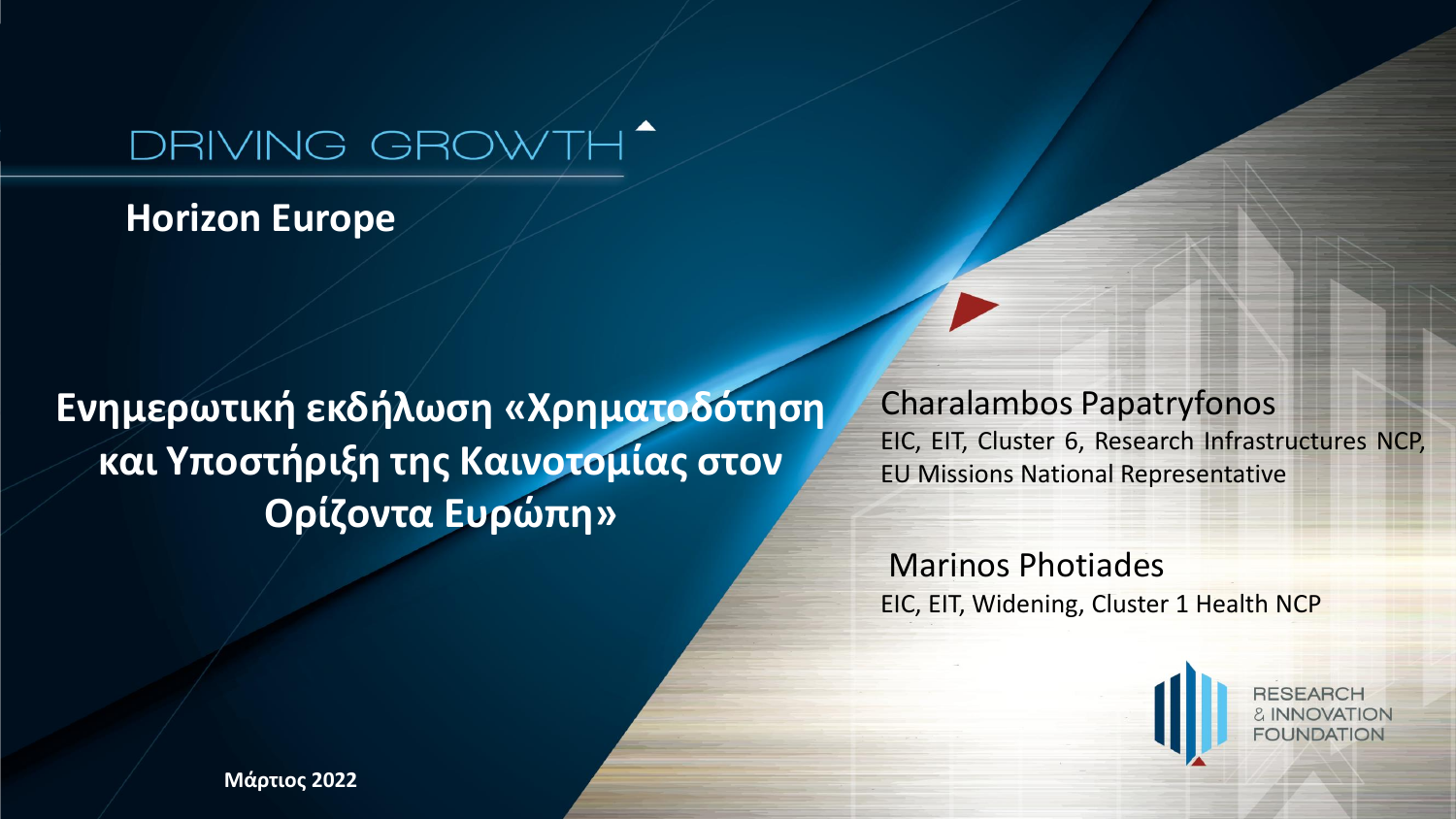

Dedicated Website

Info-days, Webinars,

Training Seminars

Direct Communication,

Mailing Lists, Social Media





Legal & Financial Issues, Consortium Agreement Enquiries, Grant Agreements, IPR Issues, Project Management Support

G.

**RESEARCH E INNOVATION FOUNDATION** 

Proposal Checks, Resolving Queries Mock Interviews, Participation in Mentoring Schemes (ERC)

**Awareness Raising Disseminating Information**

**Assisting and Advising on Proposal Preparation Customised Support**





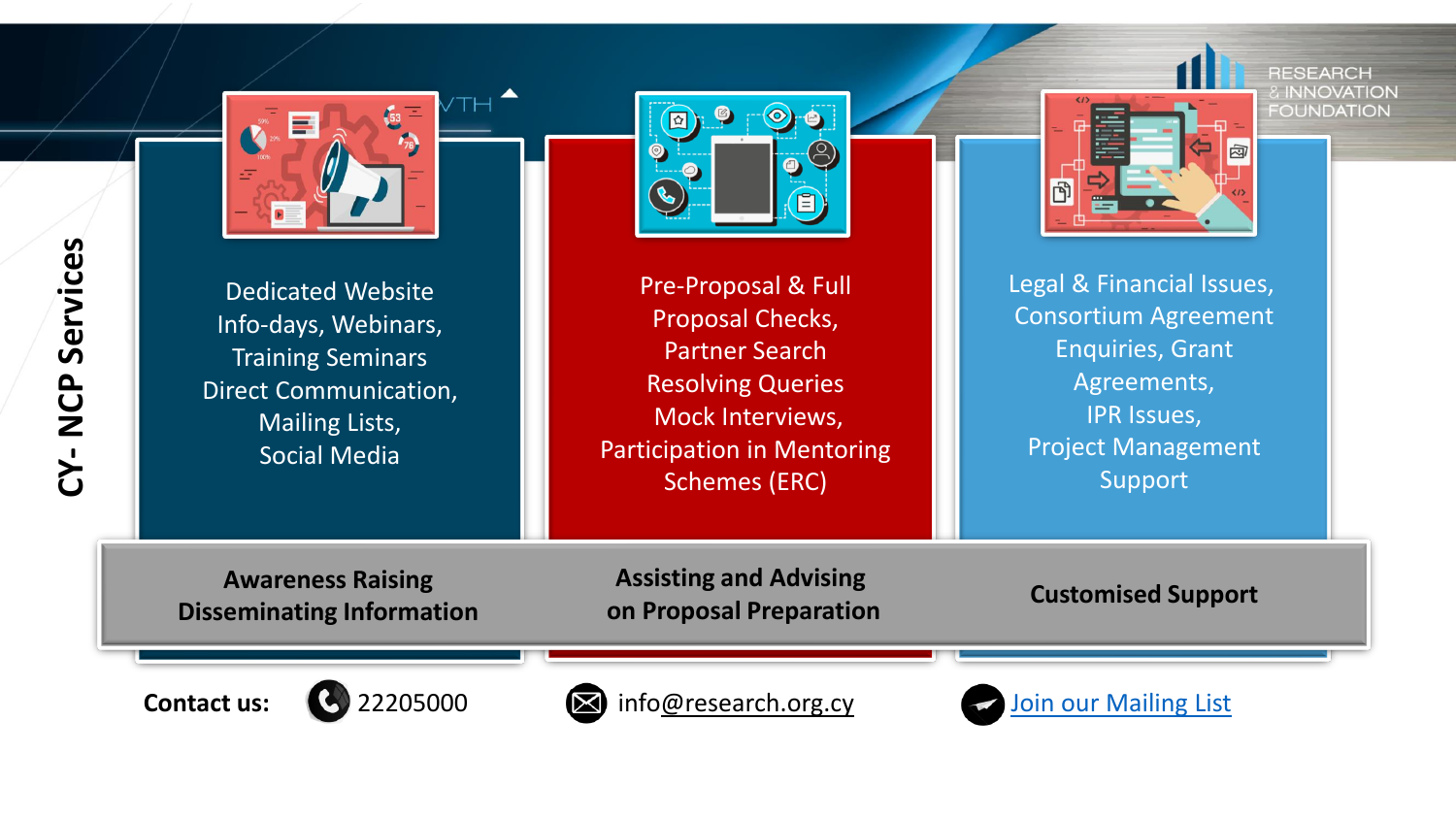## **DRIVING GROWTH**

**RESEARCH** & INNOVATION **FOUNDATION** 



**Mr Christakis Theocharous** Legal and Financial Cluster 5 and Cluster 3 EURATOM [ctheocharous@research.org.cy](mailto:ctheocharous@research.org.cy)



**Mr George Christou** Legal and Financial Cluster 6 Cluster 4 and Cluster 5 [gchristou@research.org.cy](mailto:gchristou@research.org.cy)



**Mrs Katerina Karakasidou** ERC Widening & ERA Cluster 2



**Dr Angelos Ntantos MSCA** Cluster 4

**Dr Kalypso Sepou** NCP Coordinator ERC Widening & ERA JRC [kalypso@research.org.cy](mailto:kalypso@research.org.cy)



**Dr Ioannis Theodorou MSCA** Cluster 3 and Cluster 1 Research Infr. & EURATOM [itheodorou@research.org.cy](mailto:itheodorou@research.org.cy)



**Mrs Constantina Makri** Widening & ERA Cluster 2



**Mr Marinos Photiades** EIC & EIT Cluster 1 Widening & ERA



**Dr Charalambos Papatryfonos** EIC & EIT Cluster 6 Research Infr.

cmakri@research.org.cy [mphotiades@research.org.cy](mailto:mphotiades@research.org.cy) [cpapatryfonos@research.org.cy](mailto:cpapatryfonos@research.org.cy)

[kkarakasidou@research.org.cy](mailto:kkarakasidou@research.org.cy) [antantos@research.org.cy](mailto:antantos@research.org.cy)